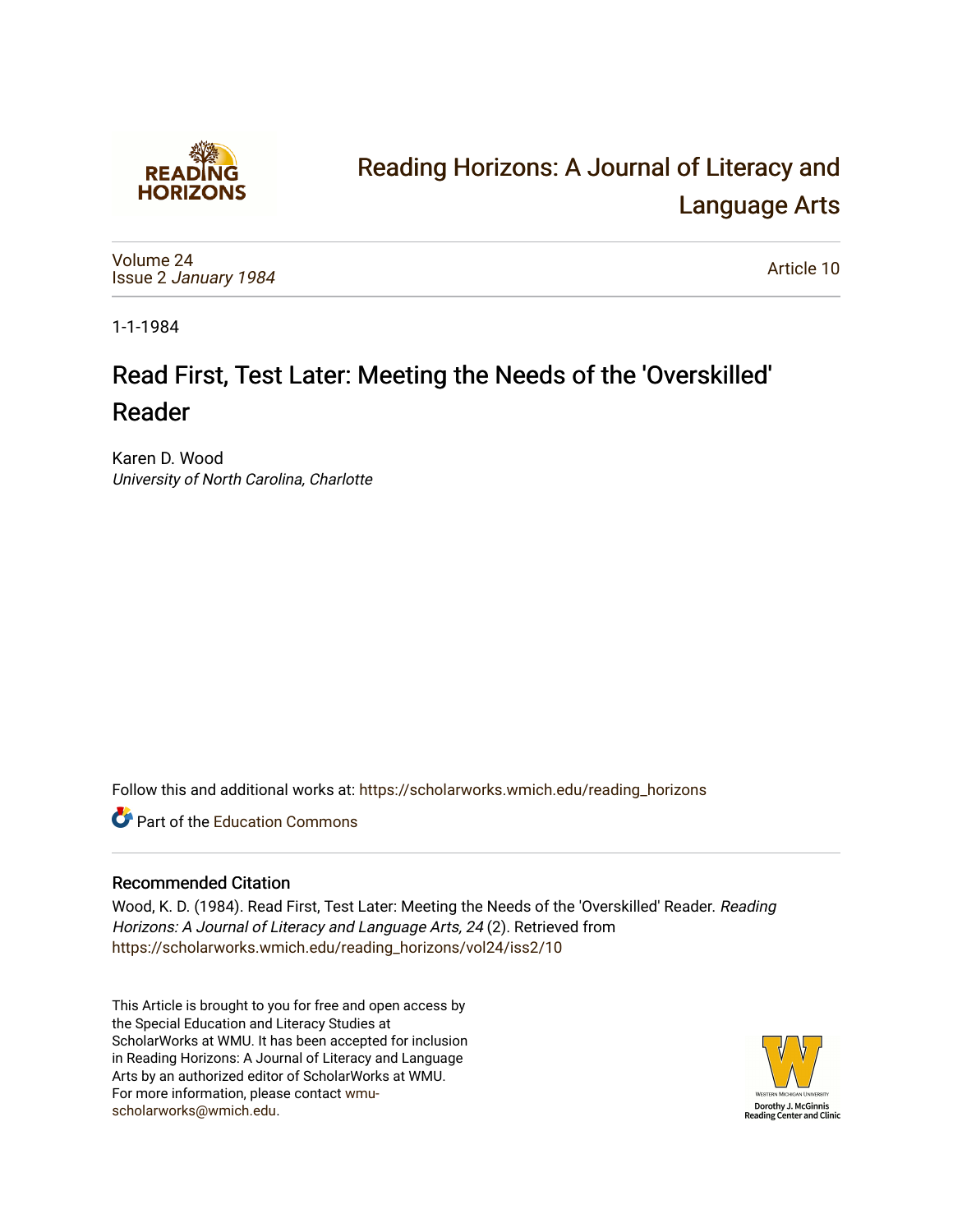## **READ FIRST, TEST LATER: MEETING THE NEEDS OF THE IOVERSKILLED' READER**

## *Karen* **D.** *Wood*

**UNIVERSITY OF NORTH CAROLINA AT CHARLOTTE** 

Is there really a problem with overskilled readers in our schools? Yes, but not necessarily with the kind of skill that Yes, but not necessarily with the kind of skill that subsubsumed and the measurement of the number of the state of the state of the state of the suggests proficiency in reading. Instead, there is a problem when students are routinely subjected to a myriad of isolated, ordered skills all in the name of reading instruction. Workbooks and ditto sheets are common purveyors of "overskill." But the real culprit is an over-reliance on basal assessment tests for progress and placement; particularly those which sacrifice comprehension in favor of decoding, structural analysis and reference skills to name a few. What actually occurs in the classroom to perpetuate "overskill?"

#### A Typical Classroom Scenario

At the start, of the school year and usually in the first grade, students are assessed with the commercially prepared basal inventory to determine their starting level in the series. Often this test is administered individually and consists of a word list, a series of paragraphs and a list of questions. In some instances, first grade students are automatically placed in the first grade basal without benefit of prior assessment. Once placed in a basal, the students encounter unit lessons which typically involve the following steps: (1) reading and discussion, (2) skills instruction, and (3) skills assessment.

Each basal reader is divided into sections (usually three or four) and at the end of each section is a review test designed to assess mastery of all the skills taught therein. It is conceivable that a teacher who relies rigidly on the guidebook will also pre-and post-test each individual skill that falls between these sections or unit tests. Thus, if a student does not pass these tests, the teacher can provide additional practice on the skills missed, and then retest to determine if mastery was achieved. If a student passes the unit test, she/he can move up to the next section.

An understanding of these skills, it must be noted, has no direct bearing on the students' ability to read and comprehend the basal literature selections. Although it would seem logical that students would receive instruction in these skills and would be asked to directly apply them in the context of the stories, this is often not the case. Instead, the skills portion of the basal and the literature portion of the basal function largely as dichotomous entities bound in a single teaching manual.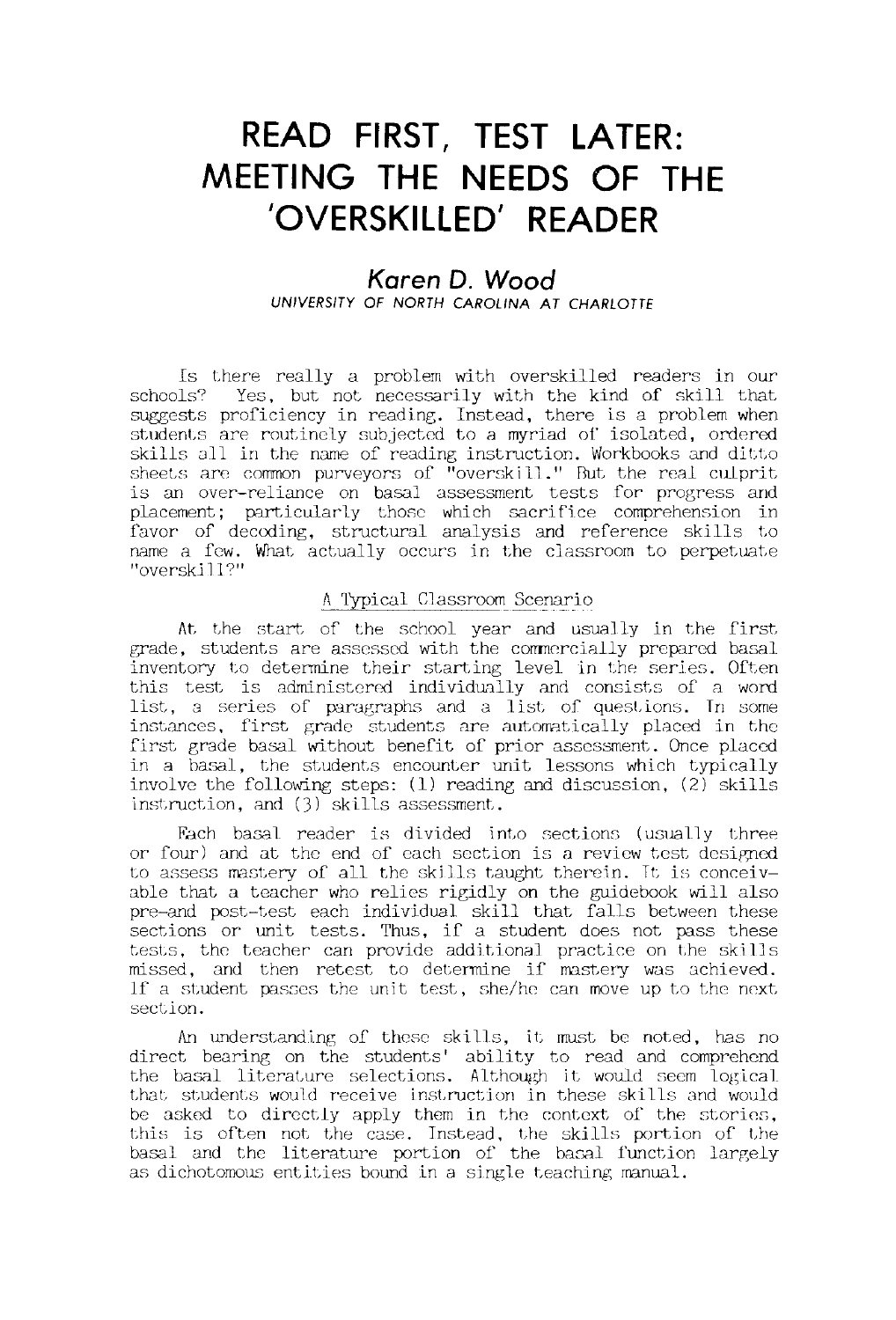And so it goes, throughout each successive basal—reading and skills practice followed by intermittent skills assessment. Basal placement and progress, then, is determined by how accurately and rapidly a student can master certain skills, not by how well he can read-tin the true sense of the word.

Observe what occurs when individual students are placed within this framework. Take the case of Roger, who is in the fifth grade and has an IQ of III and a total reading percentile of 74--neither of which is a particularly eye-catching score. He was assessed in the first grade with the basal reading inventory which, at that time, placed him in the grade level basal. Since then he has proceeded along book by book with the others in his group, reading all the stories, completing every practice page in each accompanying workbook and passing every unit test. When he reached the fifth grade his teacher administered a teacher-made inventory to the class and found that Roger could read and comprehend with 90% accuracy material two levels above his current placement. Yet, a number of questions remained in the teacher's mind: "If I move him up the two levels, what basal reader will his sixth grade teacher use? and more importantly, what about all the skills instruction he will miss?"

A similar situation has occurred when Lisa, a new second grade student, arrived at mid-year from a neighboring state. The reading card in Lisa's cumulative folder indicated that she had been placed in the second book of ABC Basal Reading Series--a different series from the one used in the new school system. Seeing her placement level stated on the reading card, the second grade teacher administered the unit skills test and found that Lisa was deficient in certain skills such as recognizing diphthongs, variants, and syllabication. Consequently, she was placed in the second basal reader to ensure that she "catch up" on her basic skills before moving on. Lisa's parents, concerned over her seemingly slow progress, enlist the aid of a reading specialist who determines that Lisa's reading instructional level is third grade.

Both Roger and Lisa have much in corrmon in this situation. Both are entrapped by their initial basal placement such that any reading gains made through the years go virtually unnoticed.

In Lisa's case, the skills test revealed many so-called deficiencies. However, given that she had started in a different basal with a different scope and sequence, she may not have been taught those particular skills as yet. Indeed, given her reading ability, it is evident that she hardly needs those skills to read and comprehend successfully in the first place.

Yet Roger and Lisa represent a number of "overskilled" readers who should probably fly to their next destination rather than take a train which stops intermittently along the way. Such is the plight of readers who are "tracked" through a series of skills whether they need them or not. In fact, the very issue of the existence of reading subskills remains a controversial topic in the literature.

#### Do Reading Subskills Really Exist?

The nature and complexity of the scope and sequence charts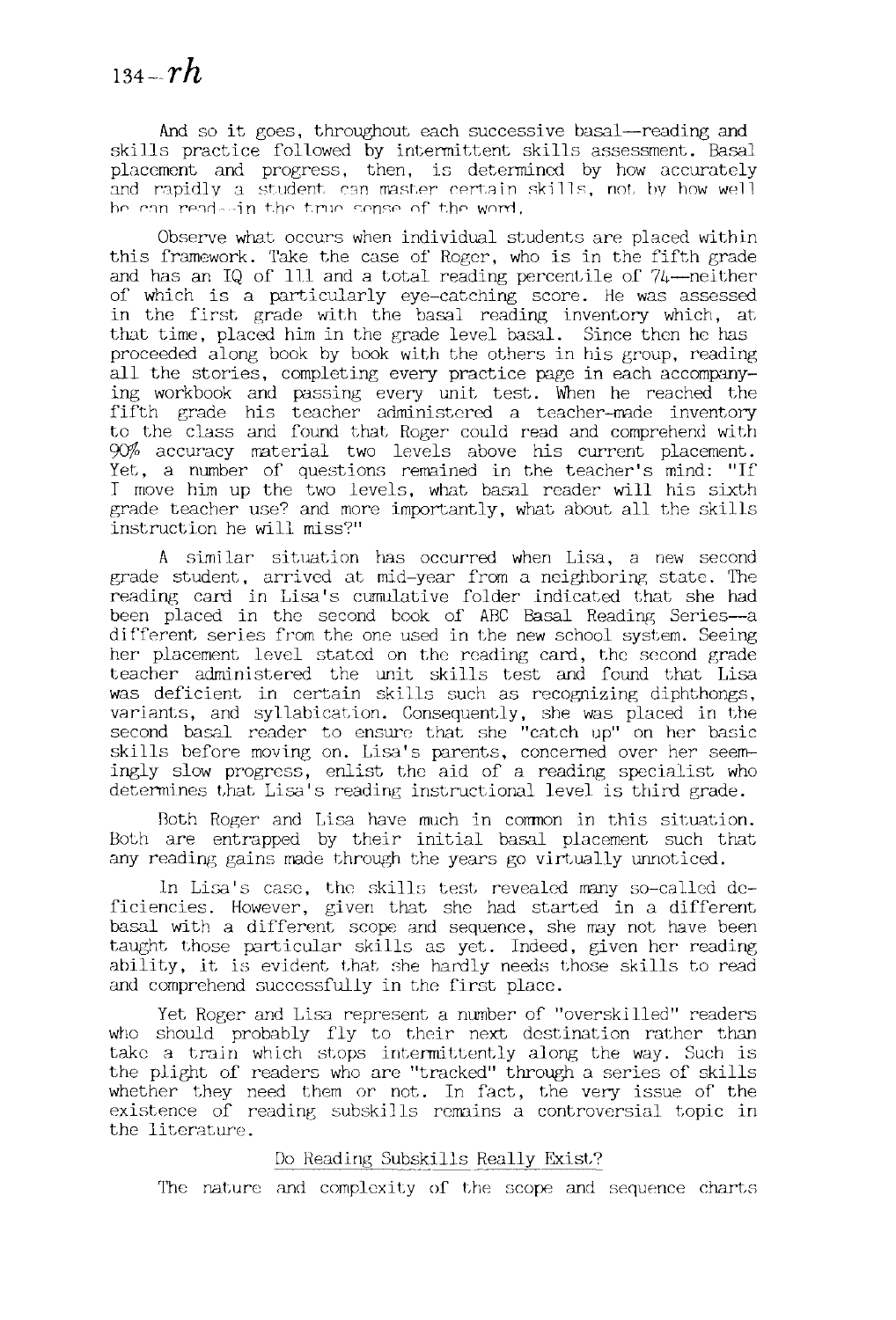which accompany many commercial reading series would seem to suggest that an actual hierarchy of reading skills does indeed exist. Yet no readinp; programs to date have provided sound empirical evidence to validate either the specific skills advocated or the sequence of their instruction (Stennett, Smythe & Hardy, 1975).

Rosenshine (1980) addressed a similar issue by exploring the data from various sources including factor analytic studies, elementary textbooks, authoritative lists of comprehension skills and commercially prepared reading series. His investigations failed to find support for the existence of either distinct reading skills or a hierarchy of reading skills.

A study by McNeill (197h) suggested that proficient readers may have acquired certain subskills after or during the process of learning to read rather than as a prerequisite to reading. Consequently, the question whether specific subskills are a cause or an effect of a high level reading skill remains unanswered.

Farr (1969) reviewed studies involving the measurement of reading subskills and found more negative than positive evidence to support current measures of reading subskills. Still, standardized tests and commercially developed infomal assessment tests typically divide reading into a number of separate subskill areas. Farr commented that "in every instance this division is arbitrary since there is almost no research evidence supporting it"  $(p.33)$ . He further states that "no one seems to know whether subskills of reading can be measured" (p. 71).

Downing (1982) views reading as a skill, the major feature of which is the integration of those complex behaviors which comprise the total pattern. Integration, he maintains, involves practice, and practice means performing the whole skill rather than simply rehearsing its parts. Or more precisely stated, "one learns to fish by fishing, one learns to play chess by playing chess, and one learns to read by reading" (p. 537).

A recent article by Bussis (1982) outlines several ingredients which combine to make an "incongruous" reading program. Among these ingredients are 1) children who can read books but cannot correctly answer skills test items, and 2) teaching/testing programs that focus solely on skills. While her concern was largely with classroom management systems which break reading into hundreds of discrete skills, her message applies to any programs in which the classroom emphasis on reading skills is paramount to actual reading.

Yet from the practitioner's perspective, many teachers are accountable to administrators and parents for providing objective data from these skills tests to monitor student progress and achievement. And it is true that the basal program does represent a structured "road map" which gives teachers direction and guidance along the way. However, it is the contention of this article that teachers need to feel free to take alt,ernate routes when they deem it necessary, to linger awhile longer at certain locations and to choose not to cover an entire area when they have been there before. For these reasons, this article proposes that a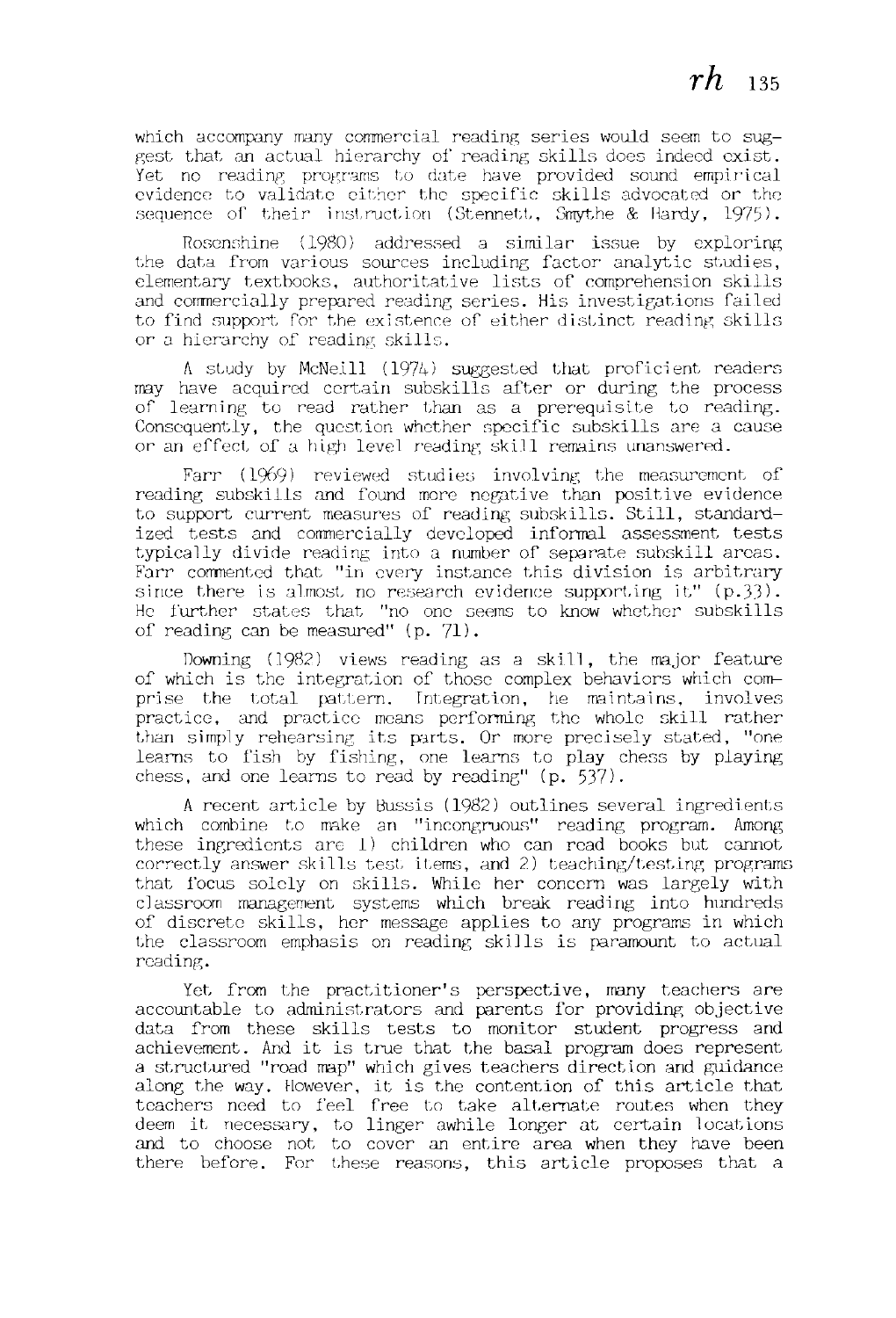## *136-rh*

read (from the basal) first, test (for skills) later philosophy be followed.

What Is Meant by a "Read First, Test Later" Philosophy?

 $\Lambda$  read first, test later philosophy simply means that the students' reading ability is to be utilized for basal placement rather than their ability to master isolated skills. In this way, talented readers are not "held back" because of a deficiency in specific skill areas, i.e., short vowels, consonant blends, or "ly" endings. Testing for skills development follows rather than precedes comprehension and is not the major determiner of basal placement and progress. And, since literature selections and skills instruction are the two primary components of the basal reader, it seems logical that assessment should be conducted in both of these areas. To achieve this end, a combination of two conventional, teacher-developed diagnostic procedures is advocated. One assessment device consists of a series of graded passages and accompanying questions to be used in the initial placement.

Another device is an informal skills pretest to determine at the outset which skills to stress and which to eliminate, in view of the abilities of a given group of students. While the former diagnostic device has been in existence since 1946 (Betts), the procedures to be described are unique. The modifications make this assessment instrument somewhere between an informal reading inventory administered orally and individually, and graded passages administered silently to an entire class.

Also inherent in a read first, test later philosophy is an emphasis on the teacher as decision-maker. Instead of depending upon a predetermined sequence of instructional events, which may or may not be appropriate for all of the students, the teacher uses data from various sources to determine the direction and goals for the reading class.

#### Read (from the basal) First - Graded Passages

Since it is a well-established fact that there is much intratext variation in terms of the readability levels of basal readers (Bradley & Ames, 1977), the first concern in developing a series of graded passages is in choosing passages which actually represent each basal reader to be used. To obtain representative passages, Fuchs, Fuchs and Deno (1982) recommend that a mean readability score be calculated using five (or more) lOO-word passages from each basal level. From these five passages, two are chosen which most nearly represent the mean level of the basal under consideration. These two passages then can be excerpted from each level in the basal series beginning, for example, with the preprimer level and ending with grade eight.

Next. the teacher develops five questions determining knowledge of both literal and inferential comprehension. Three to five vocabulary terms from each passage can be underlined to be defined on paper by the students (especially appropriate for intermediate level pupils) as a rough index of their vocabulary and concept knowledge. To expedite the preparation, teachers in a school can cooperatively develop these passages at each grade level. Being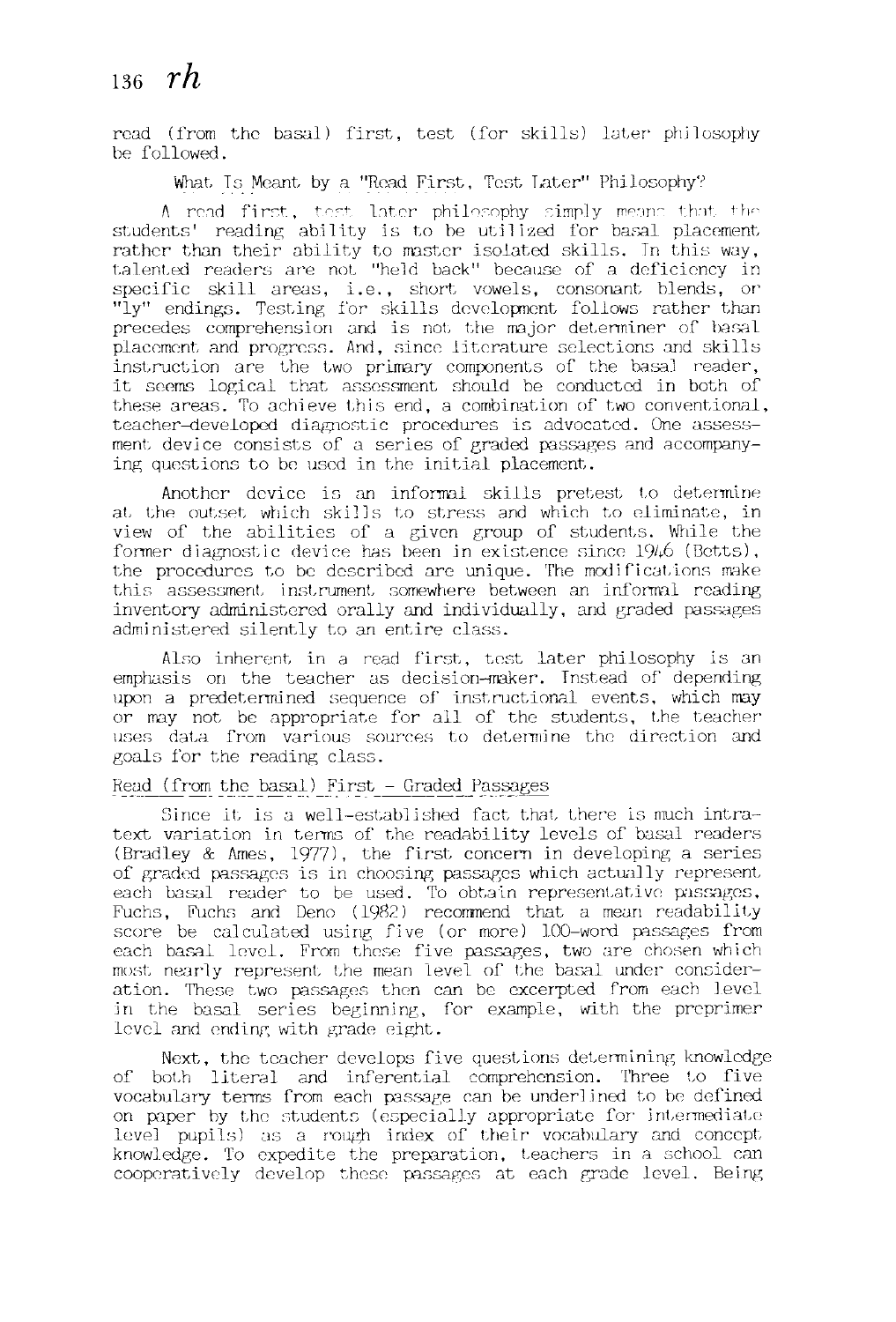certain that each grade has its own series of passages will ensure that the inventory the students are exposed to every year has not been encountered before.

In a traditional informal inventory, these passages are presented to students individually to determine the quantity of oral reading errors. However, as teachers know, this procedure is a time-consuming one and often poses a threat to classroom management. Instead, the teacher divides the class into groups according to the basal level completed last year. Then, in groups, students begin at the next level reading and answering questions until they reach their perceived frustration level. Encouraging "mumble reading" (Cunningham, 1978), wherein students read aloud "to themsel ves," ensures that no one student is singled out to read and be heard by the others in the group. 'fhis procedure allows the teacher to move through the group listening to students' reading, attending to their errors, asking about their knowledge of particular word meanings, and requiring that they retell portions of what they have read. During this listening and circulation period, any notable observations are recorded in order to make a comparison with the students' performance on the question-answer portion of the inventory (see Figure 1).

Another subjective element involves asking students to record next to their answers to each passage, an  $X$  if the passage is too difficult, a Y if it is just right, or a Z if it is too easy. Students' perceptions of their reading abilities can be quite revealing and, in some cases, very accurate.

When students first reach a set of passages on which they fall below 80% comprehension, in general, it is advisable to place them in the level at which they scored  $80\%$  or better. However, these objective, numerical figures must be interpreted in conjunction with the observational and self-reporting data mentioned previously. Basals of varied levels should be available for the purpose of either confirming or refuting the initial placement data. Should a question arise about a student's performance, have him/her read orally from other stories in the basal and ask for a retelling of what was just read. In this way, the teacher can re-examine students whose scores seem out of line with other available objective and subjective data.

#### Test (for skills) Later - The Informal Skills Pretest

Once placement in the basal is determined, the next phase consists of finding out if the students in the group really need all the skills instruction contained in that particular book. To do this, an informal skills pretest is developed which assesses, in one sitting, some of the major skills of each book or unit.

First, the teacher analyzes the unit (or book) to determine the skills emphasized. For example, the skills of a third grade basal might include punctuation, dictionary usage, syllabication, structural analysis, context usage and comprehension skills. Then, the teacher develops approximately  $5$  to 10 test items for each area deemed necessary. (An alternative is to use or draw from the basal assessment tests which are readily available and which accompany each unit in the series.) This pretest is administered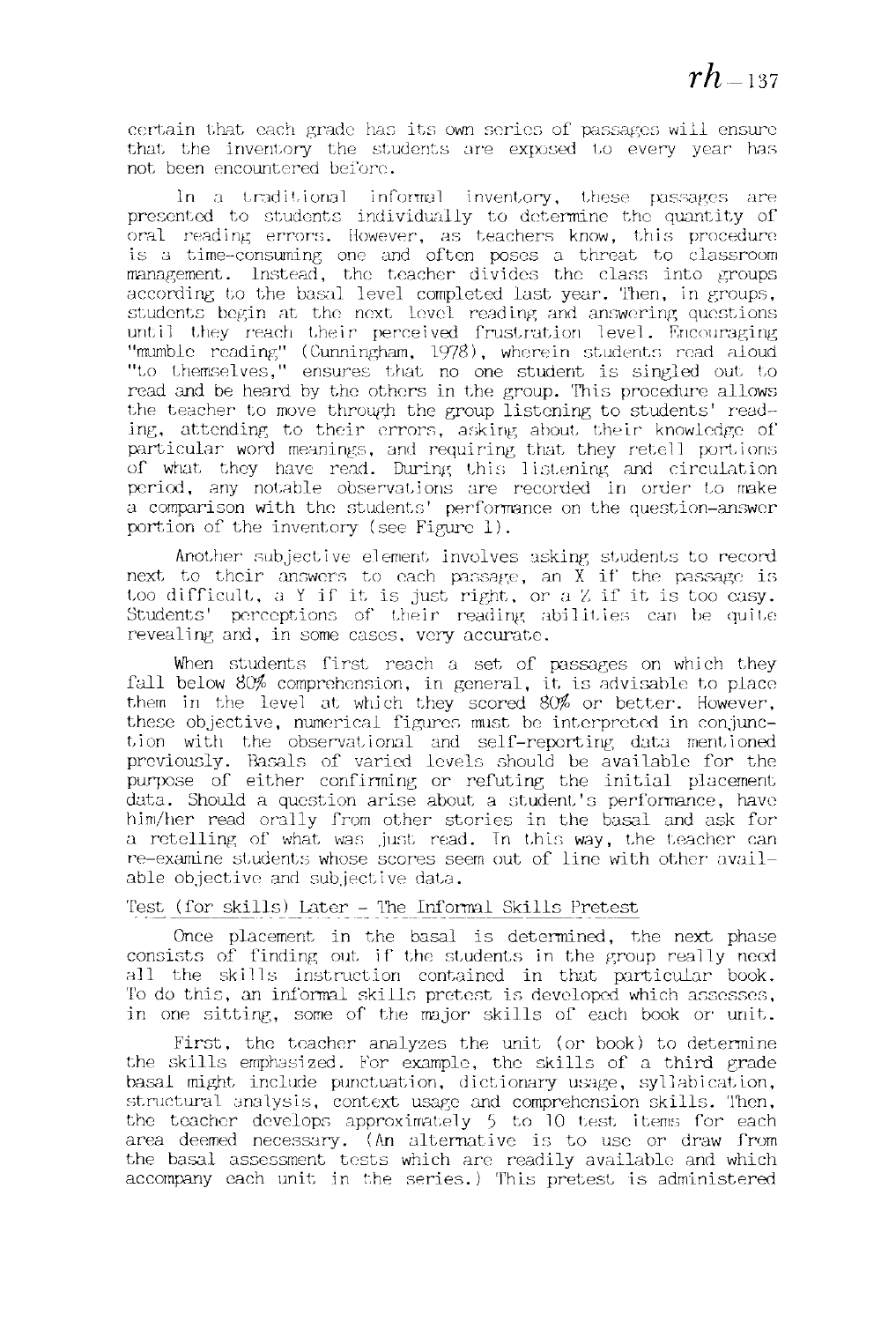|                   |   |                |   |               |                     | rigure i                  |                   |              |
|-------------------|---|----------------|---|---------------|---------------------|---------------------------|-------------------|--------------|
| Student           |   |                |   |               |                     |                           | Date              |              |
| Basal last used   |   | Class          |   |               |                     |                           |                   |              |
|                   |   |                |   |               |                     | INDIVIDUAL                |                   |              |
|                   |   |                |   |               |                     | STUDENT PLACEMENT PROFILE |                   |              |
|                   |   |                |   |               |                     | Questions                 |                   |              |
|                   |   |                |   |               | Literal Inferential |                           |                   |              |
| Basal<br>Levels   | ٦ | $\overline{2}$ | 3 | $\frac{1}{2}$ | 5                   | Total                     | Student<br>Rating | Observations |
|                   |   |                |   |               |                     |                           |                   |              |
|                   |   |                |   |               |                     |                           |                   |              |
|                   |   |                |   |               |                     |                           |                   |              |
|                   |   |                |   |               |                     |                           |                   |              |
| Overall Comments: |   |                |   |               |                     |                           |                   |              |

 $T12$  and  $T1$ 

| the company of the control of the control and control and control and control of the control and control of the |                            |               |
|-----------------------------------------------------------------------------------------------------------------|----------------------------|---------------|
|                                                                                                                 |                            | _____________ |
| _____________                                                                                                   | <b>STATISTICS</b><br>_____ |               |
|                                                                                                                 |                            |               |

to the students and scored using an 80 percent criterion for mastery, 70 percent for needs review, and 60 percent or below for non-mastery. The information is charted on a group profile form (see figure 2) which depicts the group's strengths and weaknesses and provides instructional directions for the teacher. In this instance, the teacher has decided not to pretest for comprehension skills since both standardized test data and professional judgment have pointed to schoolwide and classwide weaknesses in comprehension. Consequently, all lessons involving comprehension will be stressed.

The profile shown indicates the group has an understanding of syllabication and dictionary usage, but needs additional work in the rermining three areas. The practice book or workbook, too, is used only in conjunction with the profiled needs instead of being used from cover to cover. Individual students who show a weakness in a particular area (i.e. Allison, dictionary usage) can be given additional instruction by the teacher or a peer until an understanding is reached. With this infonmtion the teacher can selectively choose the skills instruction to be emphasized, eliminate what is unnecessary and accord more time to the literature selections, their comprehension and appreciation.

It is important that these diagnostic procedures, or something similar, be integrated into each teacher's beginning of the year activities. Then each student is given a renewed opportunity to start the year without the stigma of "basal labeling" and the prospect of "basal tracking."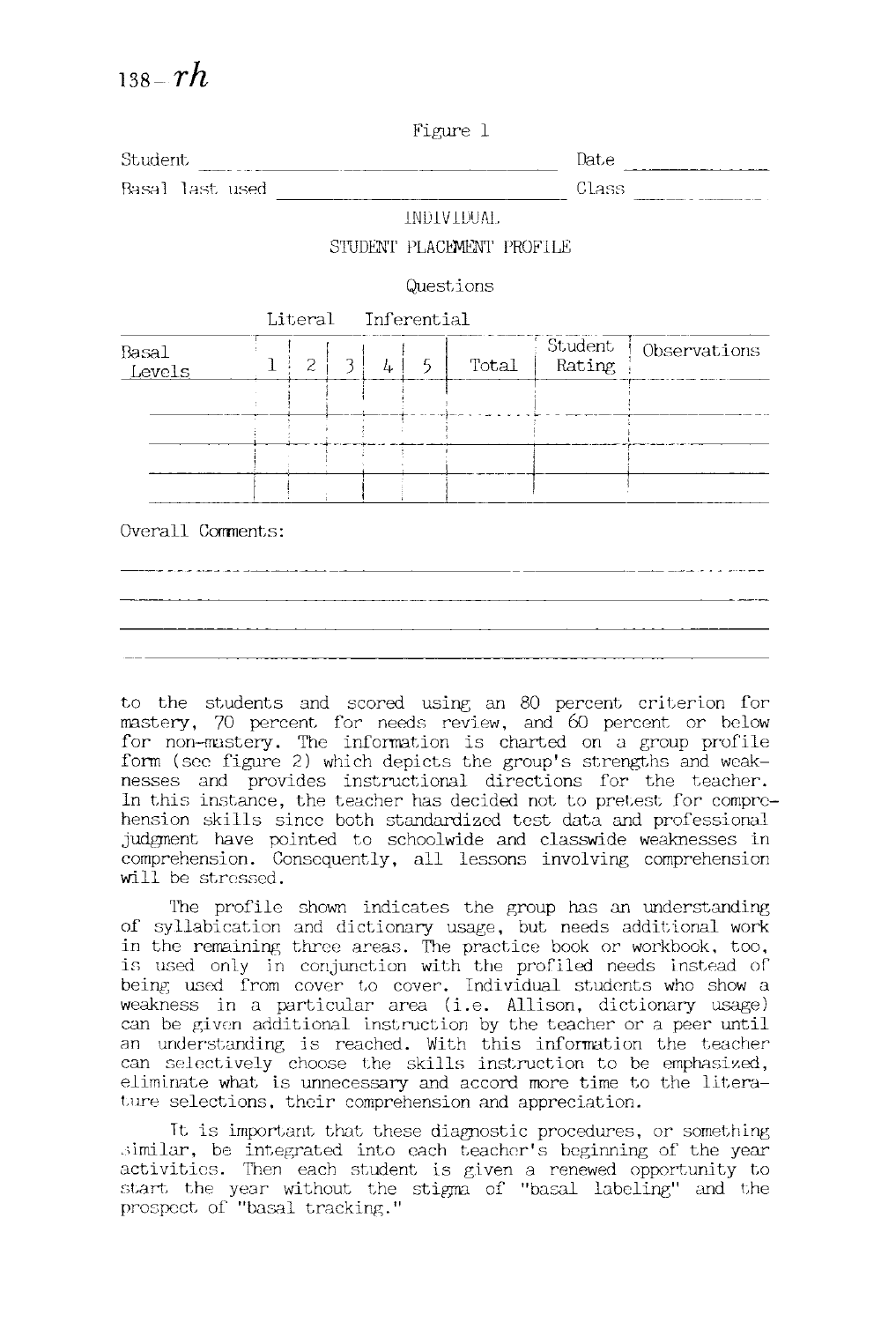Figure 2

Subject: Reading Date: August 31

Book Title:

 $Grade$  Level  $\qquad \qquad \qquad \ldots$ 

## GROUP PROFILE

| Name    | Syllabication Punctuation                     |           | Struct.<br>Analysis                               |   | Context Dictionary |
|---------|-----------------------------------------------|-----------|---------------------------------------------------|---|--------------------|
| Roger   | $\ddot{}$                                     | $\ddot{}$ |                                                   |   |                    |
| Ellis   |                                               | R         |                                                   |   |                    |
| Lisa    | $+$                                           |           |                                                   |   | $\ddot{}$          |
| Helene  | $\ddot{}$                                     |           |                                                   |   |                    |
| Mark    | $+$                                           |           | R                                                 |   |                    |
| David   |                                               |           |                                                   | R |                    |
| Allison | $+$                                           | R         | R                                                 |   | R                  |
|         | 80% or above + Mastery<br>$600 \times h^{-1}$ |           | $70\%$ = R (Needs Review)<br>$M$ oo $M$ ootoxy () |   |                    |

 $60\%$  or below - NonMastery  $(-)$ 

### Summary

While the assessment procedures advocated in this article are not entirely new, research has shown that the problems to which they were initially addressed still persist in our schools today. Almost two decades ago, Austin and Morrison (1963) reported

that most of what was taught in reading was corrmonly determined by what appeared next in the basilies of the basilies of the basilies of the basilies of the basilies of the ba<br>.